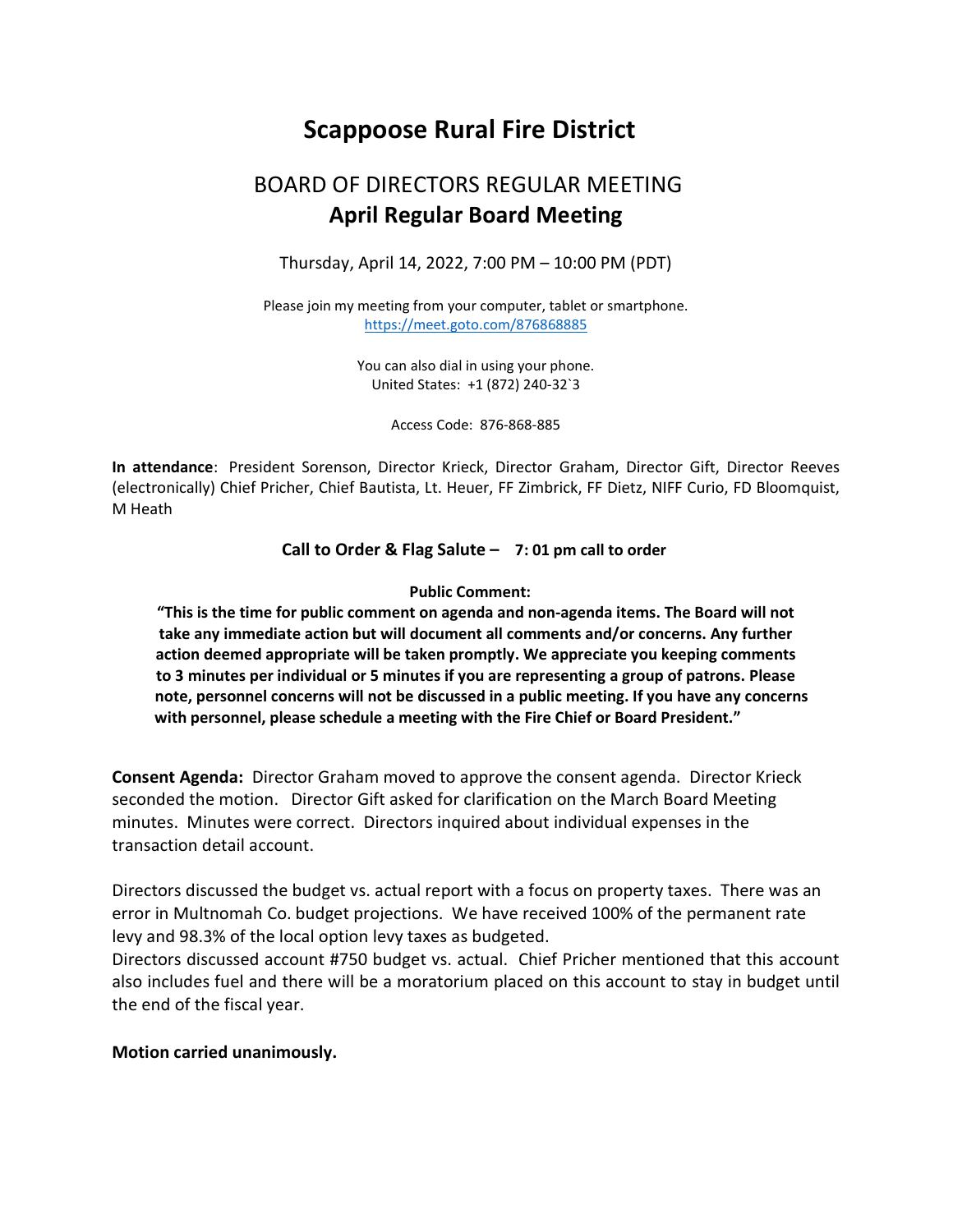- Approve minutes from the March 10, 2022, Regular meeting
- Approve 3.31.22 Expense Account activity
- 3.31.22 Budget vs. Actual

## Statistical Data:

- Ambulance Activity Report Revenues are up. Call volume has increased approx. 6.5% from this point last year.
- Response Activity Report We are averaging 6 calls/day. Director Gift asked if we know the basis of "Good Intent" calls. The district has been working with the community paramedic and local agencies to decrease and better identify these types of calls.

## Staff Reports:

- Chief's Report Chief Pricher spoke to the Senate Discretionary Funding as well as this month's challenges with financial operations.
- Operations Report Staffing challenges, Chief Bautista's recent deployment, and new engine is now in service. ASA report continues to be in the works. Columbia County Commission will receive this report. Building roof repairs were discussed, as well as a current architect survey. Every member of the organization is requested to respond. Chief Pricher thanked the staff for helping staff the station.
- Chief Bautista's Report Fire Marshal duties have increased, inspections & preplans with training on Intterra software are beginning to be used. Chief Bautista will also be investigating the use of consulting fees for Fire Marshal duties and the time involved.
- Chief Marks' Report The ASA report was discussed in Operations.
- FD Bloomquist's Report Mike is learning the process and quickly making the transition to the fire agency.

## Old Business:

- Policy Manual Updates (This will be ongoing over the next several months)
- Budget discussion Discussion on major budget items: The major expense priorities will be presented next year.

## Committee Reports:

- Management Team Met prior to tonight's meeting.
- Long Range Planning Committee No meeting
- Awards & Incentives Funding for LOSAP. Update for this on next board meeting agenda.

#### Miscellaneous: